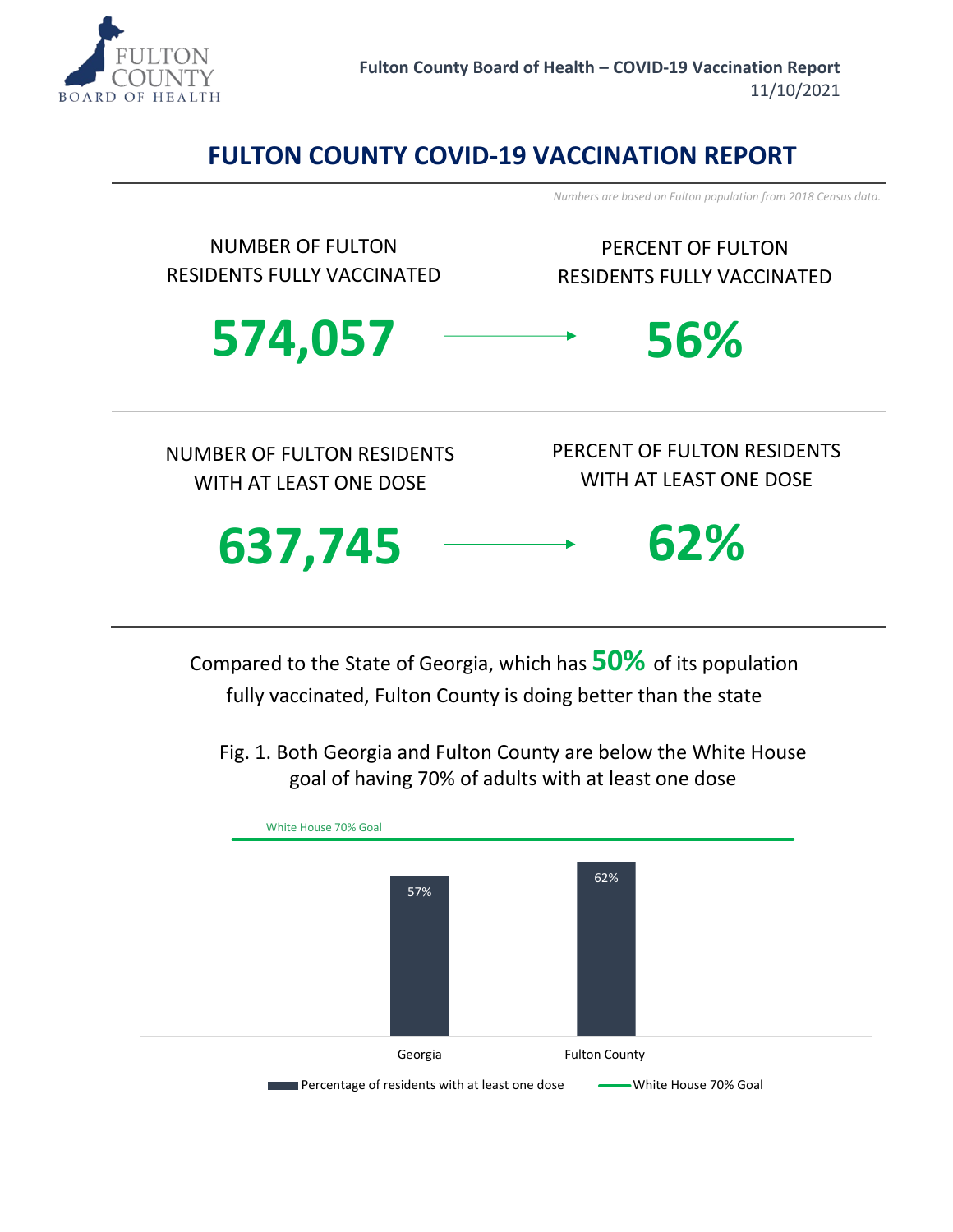

## **VACCINATIONS BY DEMOGRAPHIC CHARACTERISTICS**

*Data on vaccinations among children under 11 is forthcoming. For information on vaccine eligibility and availability, or to schedule your Covid-19 vaccine, [click here.](https://dph.georgia.gov/covid-vaccine) Percentages refer to the percentage of age group population with at least one dose. Percentage vaccinated might appear to exceed the estimated number of individuals in a given age group or category. This could be due to increases in current resident numbers versus census estimates, which are based on 2018 census data.* 

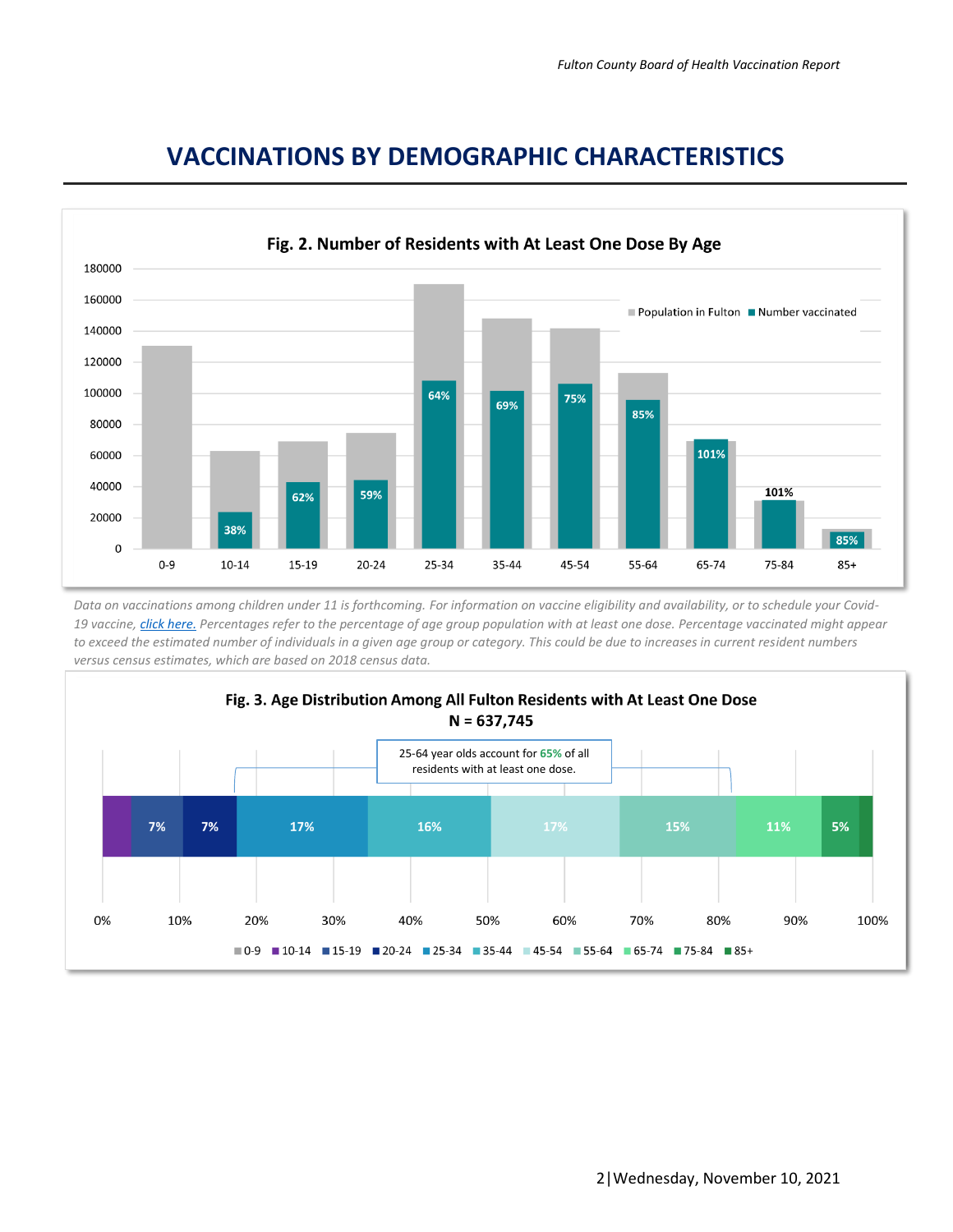| Table 1 - Race                   | <b>Percent of Fulton</b><br>Population <sup>1</sup><br>$(N = 1,021,902)$ | <b>Percent of Racial Sub-</b><br><b>Population With At Least</b><br><b>One Dose</b> |
|----------------------------------|--------------------------------------------------------------------------|-------------------------------------------------------------------------------------|
| <b>Black</b>                     | 44%                                                                      | 44%                                                                                 |
| White                            | 45%                                                                      | 60%                                                                                 |
| Asian                            | 7%                                                                       | 74%                                                                                 |
| American Indian or Alaska Native | $< 1\%$                                                                  | 54%                                                                                 |
| <b>Other</b>                     | 4%                                                                       | $\overline{\phantom{0}}$                                                            |
| <b>Unknown</b>                   |                                                                          |                                                                                     |

*<sup>1</sup>Per 2018 Census data.*



*Percentages refer to the percentage of the racial sub-population that has at least one dose.*

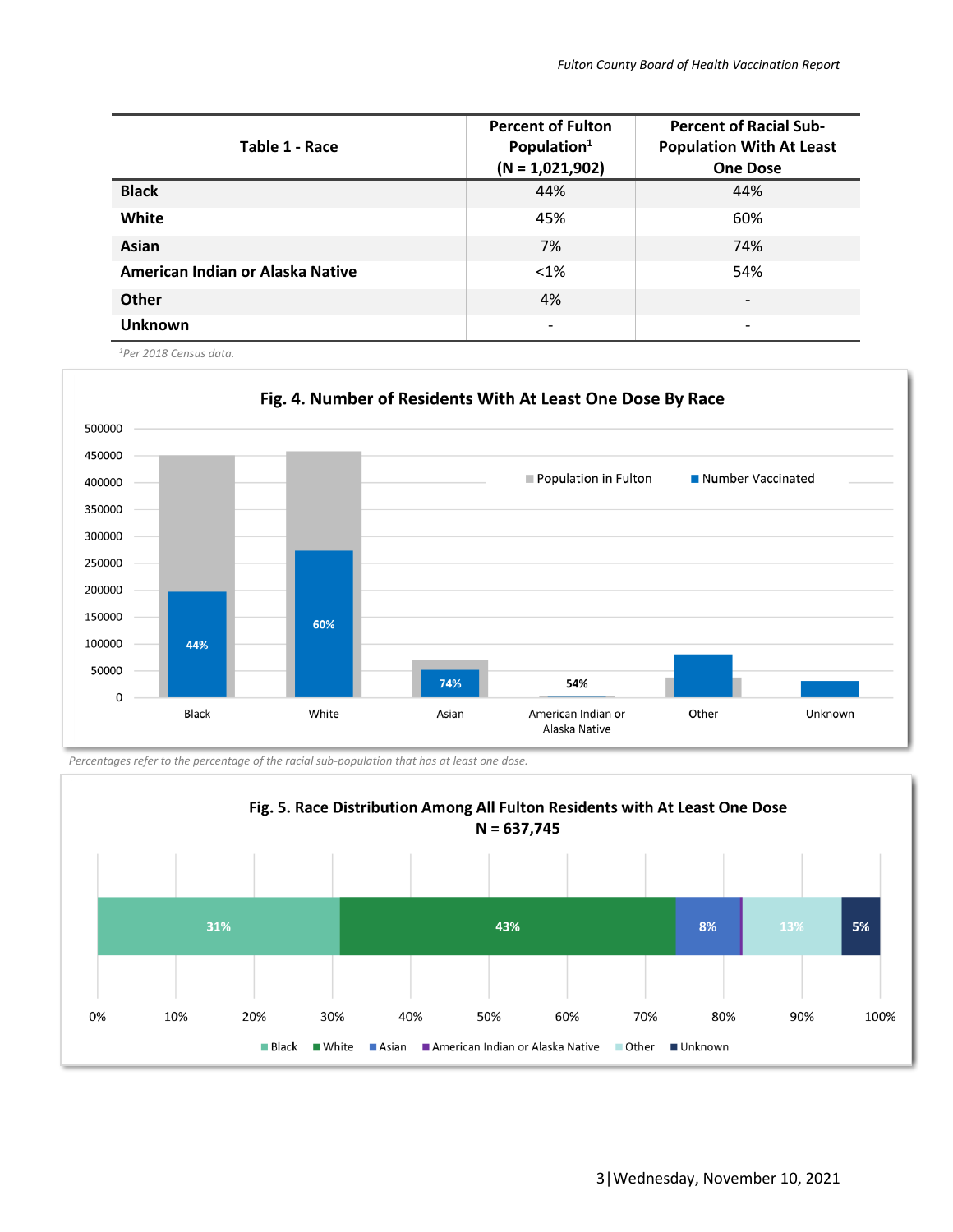

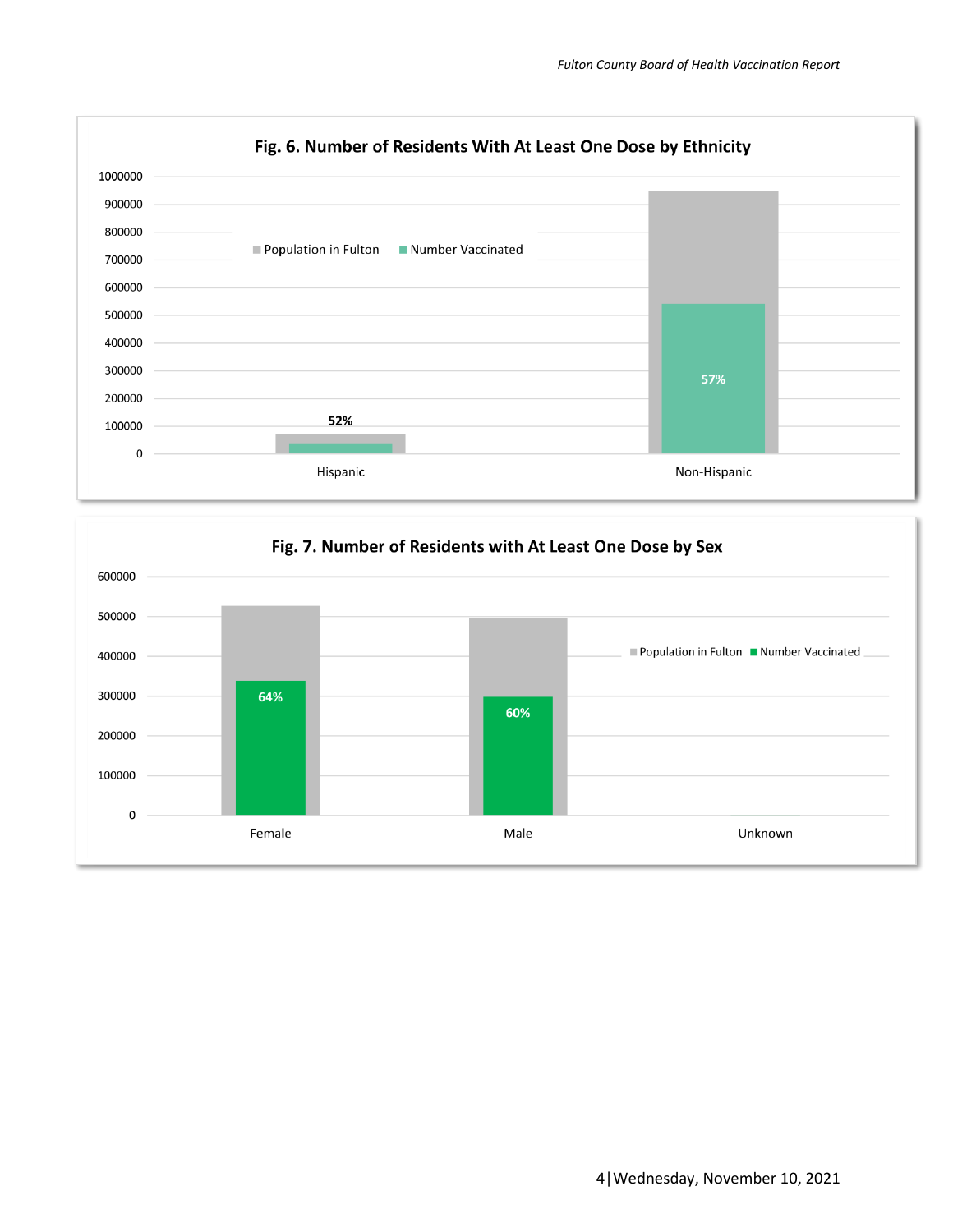

## **Fig. 8. – Fulton County Residents with At Least One Dose by Census Tract**